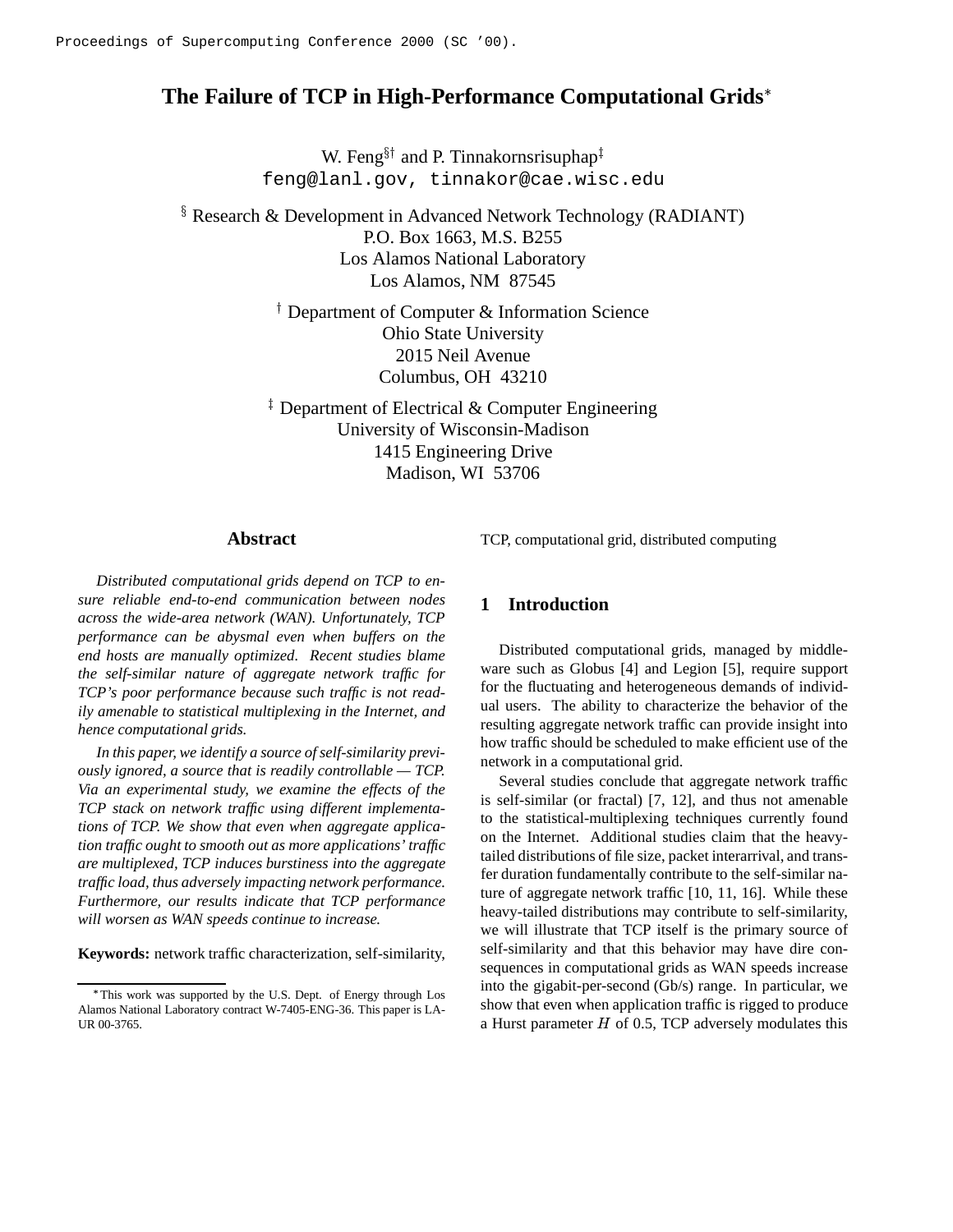application traffic and produces  $H = 1.0$  (i.e., self-similar traffic). While we focus on the TCP-induced self-similarity of TCP Reno and TCP Vegas, concurrent research by Veres et al. [14, 15] proves that TCP Tahoe is also a source of selfsimilarity but does so through an examination of congestion windows  $(cwnd)$  and their attractors.

# **2 Background**

TCP is a connection-oriented service which guarantees the reliable, in-order delivery of a stream of bytes, hence freeing the application from having to worry about missing or reordered data. It includes a flow-control mechanism which ensures that a sender does not overrun the buffer capacity of the receiver and a congestion-control mechanism which tries to prevent too much data from being injected into the network, thereby causing packet loss within the network. While the size of the flow-control window is static, the size of the congestion window evolves over time, according to the status of the network.

## **2.1 TCP Congestion Control**

Currently, the most widely-used TCP implementation is TCP Reno [6]. Its congestion-control mechanism consists of two phases: (1) slow start and (2) congestion avoidance. In the slow-start phase, the congestion window grows exponentially (i.e., doubles every time the sender successfully transmits a congestion-window's worth of packets across the network) until a timeout occurs, which implies that a packet has been lost. At this point, a  $Threshold$  value is set to the halved window size; TCP Reno resets the congestion window size to one and re-enters the slow-start phase, increasing the congestion window exponentially up to the Threshold. When the threshold is reached, TCP Reno then enters its congestion-avoidance phase in which the congestion window is increased by "one packet" every time the sender successfully transmits a congestion-window's worth of packets across the network. When a packet is lost during the congestion-avoidance phase, TCP Reno takes the same actions as when a packet is lost during slow start.

TCP Reno now also implements fast-retransmit and fast-recovery mechanisms for both the slow-start and congestion-avoidance phases. Rather than timing out while waiting for the acknowledgement (ACK) of a lost packet, if the sender receives three duplicate ACKs (indicating that some packet was lost but later packets were received), the sender immediately retransmits the lost packet (fast retransmit). Because later packets were received, the network congestion is assumed to be less severe than if all packets were lost, and the sender only halves its congestion window and re-enters the congestion-avoidance phase (fast recovery) without going through the slow-start phase again.

TCP Vegas [1] introduces a new congestion-control mechanism that tries to prevent rather than react to congestion. When the congestion window increases in size, the expected sending rate  $(ER)$  increases as well. But if the actual sending rate  $(AR)$  stays roughly the same, this implies that there is *not* enough bandwidth available to send at  $ER$ , and thus, any increase in the size of the congestion window will result in packets filling up the buffer space at the bottleneck gateway. TCP Vegas attempts to detect this phenomenon and avoid congestion at the bottleneck gateway by adjusting the congestion-window size, and hence  $ER$ , as necessary to adapt to the available bandwidth.

To adjust the window size appropriately, TCP Vegas defines two threshold values,  $\alpha$  and  $\beta$ , for the congestionavoidance phase, and a third threshold value,  $\gamma$ , for the transition between the slow-start and congestion-avoidance phases. Conceptually,  $\alpha = 1$  implies that TCP Vegas tries to keep at least one packet from each stream queued in gateway while  $\beta = 3$  keeps at most three packets.

If  $Diff = ER - AR$ , then when  $Diff < \alpha$ , Vegas increases the congestion window linearly during the next RTT; when  $Diff > \beta$ , Vegas decreases the window linearly during the next RTT; otherwise, the congestion window remains unchanged. The  $\gamma$  parameter can be viewed as the "initial"  $\beta$ when TCP Vegas enters its congestion-avoidance phase.

To further enhance TCP performance, Floyd et al. proposed the use of random early detection (RED) gateways[3] to detect incipient congestion. RED gateways maintain a weighted average of the queue length. As long as the average queue length stays below the minimum threshold  $(min<sub>th</sub>)$ , all packets are queued. When the average queue length exceeds  $min_{th}$ , packets are dropped with probability P. And when the average queue length exceeds a maximum threshold  $(max<sub>th</sub>)$ , all arriving packets are dropped.

## **2.2 Probability and Statistics**

The Central Limit Theorem states that the sum of a large number of finite-mean, finite-variance, independent variables (e.g., Poisson) approaches a Gaussian random variable with less variability (i.e., less "spread" or burstiness) than the original distribution(s). So, if each random variable represented traffic generated by a particular communication stream, then the sum of a large number of these streams represents aggregate network traffic with less variability, and thus less variation or spread in the required bandwidth, i.e, network traffic is less bursty or more smooth. Such aggregate traffic behavior enables statistical-multiplexing techniques to be effective over the Internet. Unfortunately, even if application-generated traffic streams have finite means and variances and are independent, TCP can modulate these streams in such a way that they are no longer independent, leading to aggregate network traffic with wildly oscillating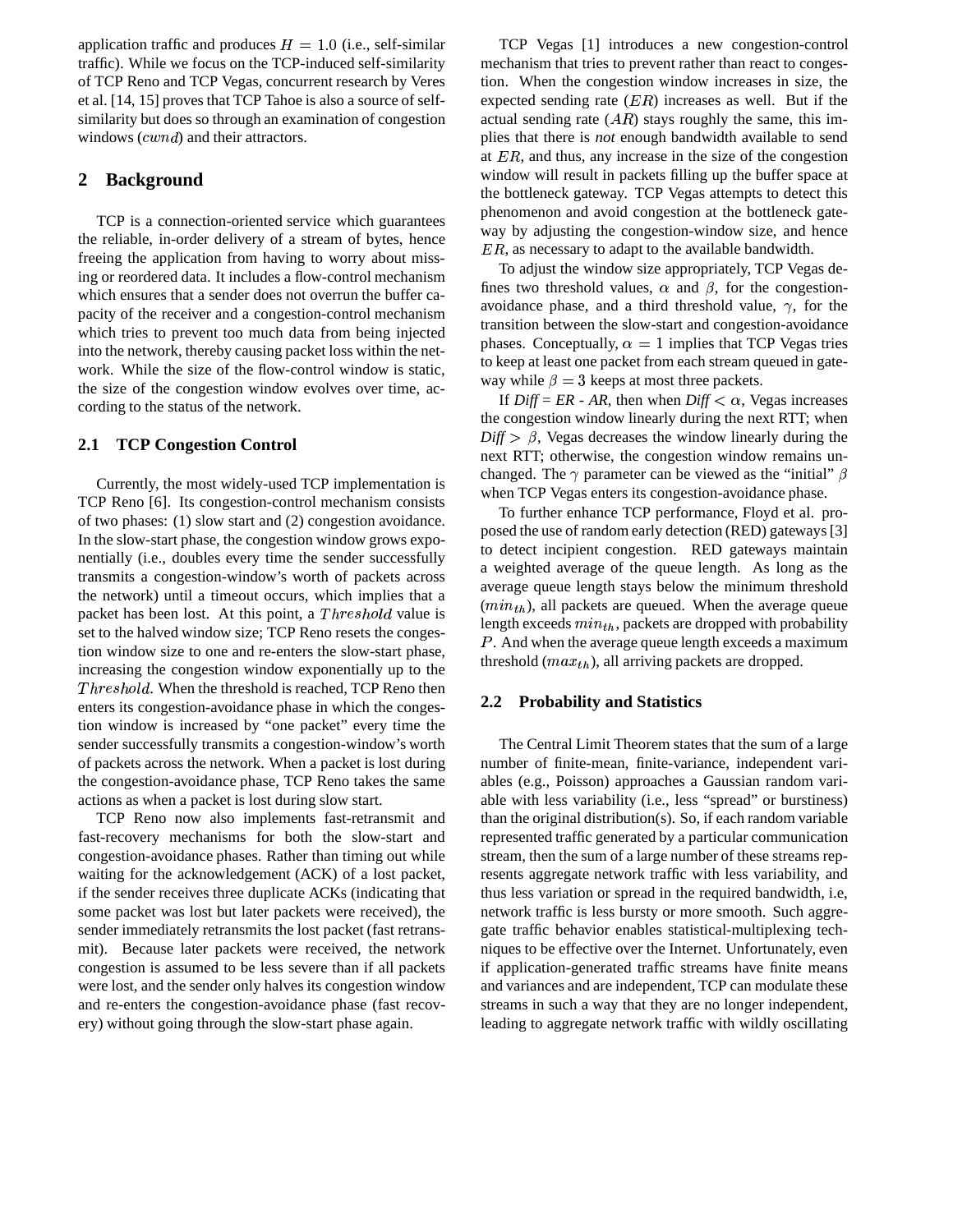and unpredictable bandwidth demands [13].

To measure the burstiness of aggregate TCP traffic, we use the *coefficient* of *variation*  $(c.o.v.)$  [2, 13] — the ratio of the standard deviation to the mean of the observed number of packets arriving at a gateway in each round-trip propagation delay. The  $c.o.v.$  gives a normalized value for the "spread" of a distribution and allows for the comparison of "spreads" over a varying number of communication streams. If the  $c.o.v.$  is small, the amount of traffic coming into the gateway in each RTT will concentrate mostly around the mean, and therefore will yield better performance via statistical multiplexing. For purposes of comparison, we also use the *Hurst parameter*, *H*, from self-similar modeling [7, 10, 11, 12, 16]. While  $H$  may be better at determining long-term buffer requirements (i.e., large time granularities), it does not provide insight into how well statistical multiplexing performs, i.e., at small time granularities such as a round-trip time (RTT).

## **3 Experimental Study**

To understand the dynamics of TCP, we use *ns* [9] to model the portion of the Energy Sciences network (ESnet) that is specific to our computational grid — namely the network between Los Alamos National Laboratory (LANL) and Sandia National Laboratory (SNL). We then synthetically generate application-generated traffic to better understand how TCP modulates input traffic. Understanding *how* TCP modulates traffic can have a profound impact on the  $c.o.v.$  and  $H$  parameters, and hence, the throughput and packet loss percentage of network traffic.

#### **3.1 Network Topology**

Figures 1 and 2 show the current ESnet backbone and an abstraction of the ESnet backbone, respectively. We assume that there are up to  $M$  hosts in the local-area networks (LANs) of both LANL and SNL sending traffic back and forth. The traffic generated from an Ethernet-attached host  $i$  in LANL's LAN goes through an Ethernet/FDDI interface to a FDDI/ATM Cisco 7507 router to a Fore ASX-200BX ATM switch in Albuquerque (ABQ POP) to a Cisco 7507 router to host  $i$  at SNL and vice versa. While the traffic generated between LANL and SNL alone cannot cause any congestion at the ABQ POP's WAN ATM switch, data from the "Internet Cloud" is significant enough to interfere with traffic from both sites.

The Cisco 7507 routers have buffers large enough (48 MB) to handle incoming and outgoing traffic. The ABQ POP's Fore ASX-200BX switch can only buffer 64K ATM cells per port or about 3 MB per port.

Figure 3 shows an abstraction of the proposed topology for the future ESnet backbone. The ABQ POP ATM switch remains a Fore ASX-200BX, but the interface speed changes to OC-12 (622 Mb/s). The routers on either side of the ATM switch upgrade to Cisco 7512 routers which have 33% more buffer space than the 7507s. Lastly, both LAN architectures are replaced by Gigabit Ethernet (1000 Mb/s). In short, all the link bandwidths scale up, but the ABQ POP ATM switch remains essentially the same.

#### **3.2 Traffic Characterization**

The  $c.o.v.$  provides a quantitative measure of how traffic smoothes out when a large number of finite-mean, finitevariance, independent streams are aggregated (via the Central Limit Theorem). To characterize the TCP modulation of traffic, we first generate application traffic according to a known distribution, e.g., Poisson. We then compare the  $c.o.v.$  of this distribution (i.e., theoretical  $c.o.v.$ ) to the  $c.o.v.$  of the traffic transmitted by TCP (i.e., measured  $c.o.v.$ ). This allows us to determine whether TCP modulates the traffic, and if so, how it affects the shape (burstiness) of the traffic, and hence the performance of the network.

For instance, when  $N$  independent Poisson sources each generate packets at a rate of  $\lambda$  with round-trip time delay of  $\tau$ , the c.o.v. of the aggregated sources is

$$
\text{c.o.v.}(\text{Poisson}, \tau) = \frac{1}{\sqrt{\lambda N \tau}}\tag{1}
$$

Hence, this theoretical  $c.o.v.$  of Poisson traffic decreases as a function of  $1/\sqrt{N}$ , implying that traffic should become smoother as  $N$  increases (or as more sources are aggregated).

The self-similar model is also used to characterize network traffic. In this model, the Hurst parameter  $H$  theoretically lies between 0.5 and 1.0. When  $H = 1.0$ , the aggregate traffic is self-similar and exhibits long-range dependence. Because we generate application traffic for each client identically according to a known distribution, i.e., Poisson, with a finite mean and variance, the Hurst parameter *H* from self-similar modeling should be 0.5 *if* TCP does not adversely modulate the application traffic. However, as we will show later in this section, TCP modulates the traffic to have self-similar characteristics, particularly TCP Reno.

## **3.3 Experimental Set-Up**

Tables 1 and 2 show the network parameters for the current and proposed ESnet topologies, respectively. The values for network delay are derived from *traceroute* information between LANL and SNL. Network-hardware values such as buffer size are derived from vendor specifications. Tables 3 and 4 contain appropriately scaled traffic-source parameters for the current and proposed ESnet, respectively.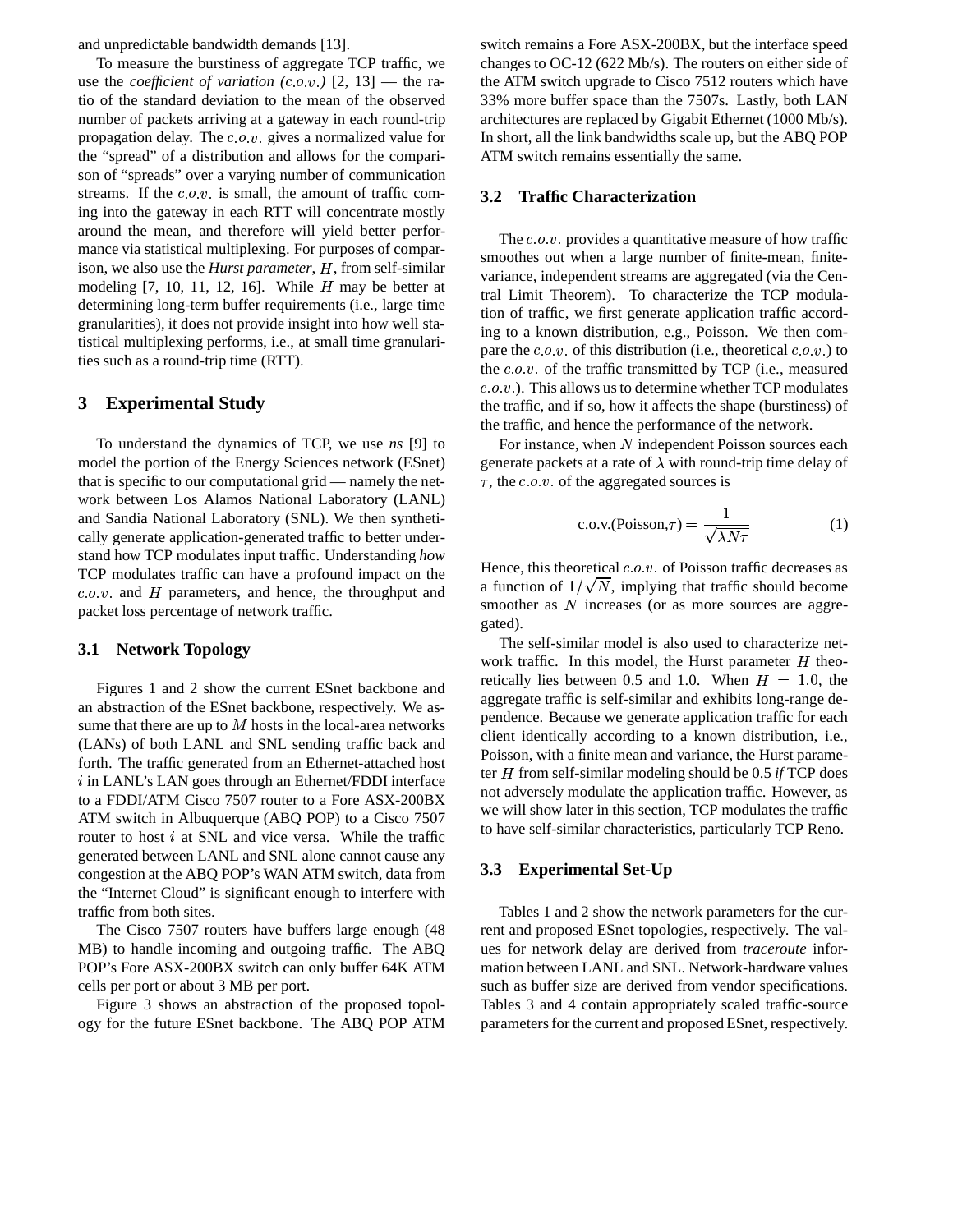

**Figure 1. Network Topology of the Energy Sciences Network (ESNet)**



**Figure 2. Abstraction of the Current ESnet Architecture.**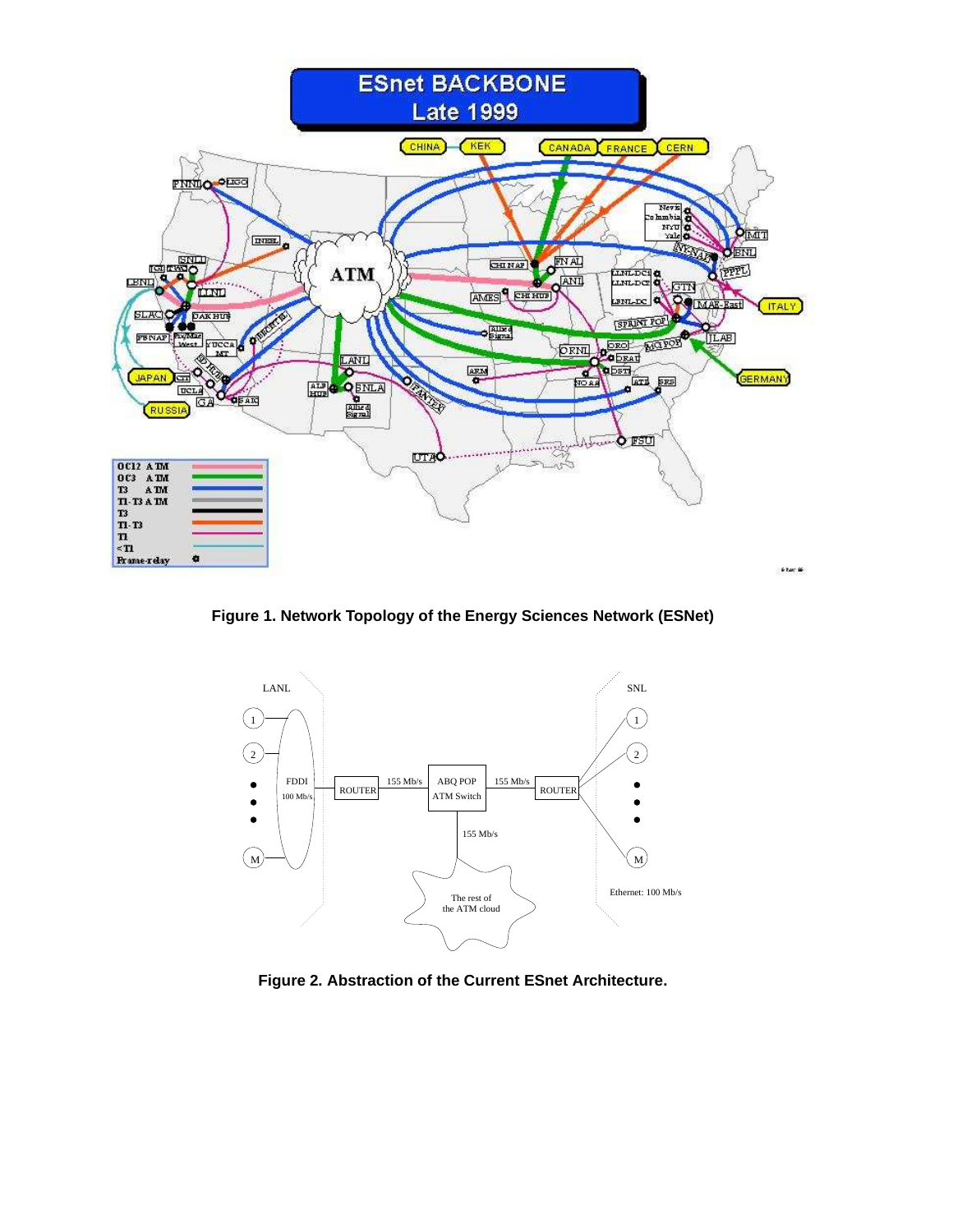

**Figure 3. Abstraction of the Proposed ESnet Architecture.**

Each LANL client generates Poisson traffic, i.e., single packets are submitted to the TCP stack with exponentially distributed interpacket arrival times with mean  $1/\lambda$ . We vary the total traffic load offered by varying the number of clients  $M$  and test two different implementations of TCP (Reno and Vegas) and two different queueing disciplines in the routers (FIFO and RED). The cross traffic produced by the rest of the "ATM Cloud" is modeled after a Poisson session arrival with Pareto service time for each session. For each session, a new TCP is randomly created to either LANL or SNL. This traffic can be characterized by the arrival rate, mean file size, and Pareto shape parameter.

To see how TCP modulates traffic, we calculate the theoretical  $c.o.v.$  of the aggregate traffic generated by the LANL clients (based on the Poisson distribution each client uses to generate its traffic) and compare it to the measured  $c.o.v.$  of the aggregate TCP-modulated traffic at the routers.

For example, using the experimental parameters from Table 1, the theoretical  $c.o.v.$  of Poisson traffic is  $0.659$ when  $N = 2$  and drops all the way down to 0.120 when  $N = 60$ . However, in Sections 4 and 5, we will find that the measured  $c.o.v.$  (after TCP modulation) can be upwards of 300% larger than the theoretical  $c.o.v.$ !

## **4 Results: Current ESnet Topology**

When the amount of traffic being generated is larger than the available bandwidth, i.e., from Table 3,  $\left[ (155 -$ 64)  $Mb/s / 3 Mb/s/host$  = 31 hosts, TCP congestioncontrol kicks in and modulates the traffic to be more bursty than expected, i.e., the measured  $c.o.v.$  is significantly larger than the theoretical  $c.o.v.$  from Eq. 1, as shown in Figure 4. In particular, with the theoretical  $c.o.v.$  reaching

a low of 0.120 when  $N = 60$ , the measured c.o.v. for TCP Reno is generally 300% higher than the theoretical  $c.o.v.$ while the measured  $c.o.v.$  for TCP Vegas is never more than 40% higher (and in most cases is less than 10% higher).

TCP Reno begins to induce burstiness when as few as eight clients are aggregated. By 20 clients, the induced burstiness becomes so significant that it adversely impacts both throughput and packet-lossrates, as shown in Figures 5 and 6. (These results are in stark contrast to our results in a more commodity 10-Mb/s switched Ethernet environment [13].) The enhanced burstiness that we see here results from a combination of (1) the fluctuation of the congestionwindow sizes, particularly in TCP Reno [13], and (2) the magnification of TCP's inability to adapt appropriately to short-lived congestion over high bandwidth-delay links.

Figure 5 shows the number of packets transmitted through both routers. The throughput becomes saturated around 30 clients or when the link capacity minus the average throughput of outside sources equals the traffic generated by the sources. TCP Vegas obviously does a better job at utilizing the link as the number of packets transmitted is higher than in TCP Reno. This substantiates the findings in [8].

 not even congested at less than 20 clients. The 0.26% loss Figure 6 shows that TCP Vegas does not lose any packets, i.e., packet-loss rate = 0, because its  $\alpha$  and  $\beta$  parameters effectively avoid congestion. In contrast, TCP Reno loses a measurable 0.26% of packets when the network is rate corroborates the loss-rate numbers reported by ESnet; while such a number is oftentimes dismissed, it should not be because when a packet is dropped before it reaches its destination, all the resources that it has consumed in transit are wasted. Over a 155 Mb/s link, a loss rate of 0.26%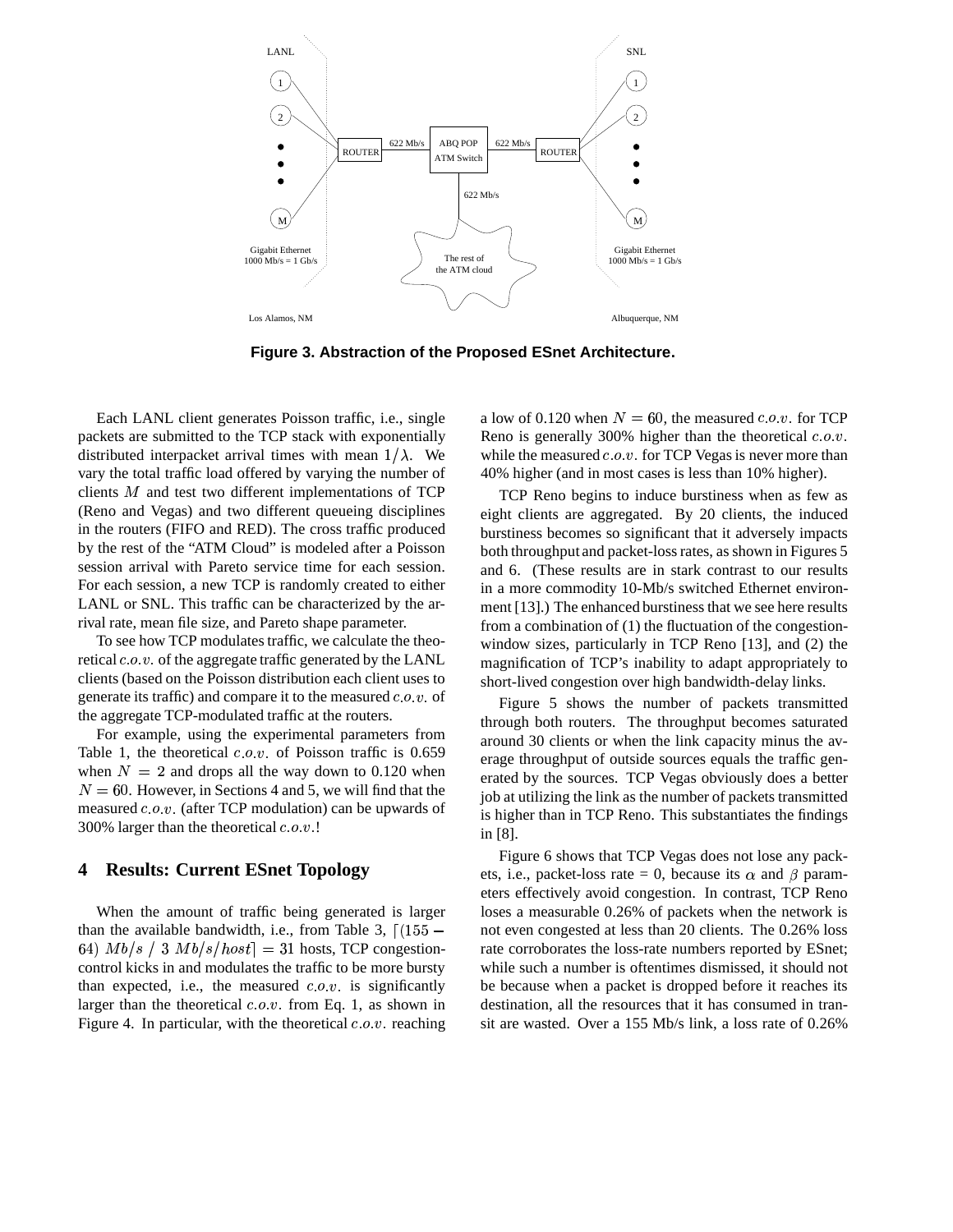| Parameter                          | Value           |
|------------------------------------|-----------------|
| LANL network speed                 | $100$ Mb/s      |
| LANL network delay                 | $0.3385$ ms     |
| LANL FDDI to ATM interface delay   | $0.3315$ ms     |
| LANL to ABQ POP speed              | $155$ Mb/s      |
| LANL to ABQ POP delay              | $1.21$ ms       |
| <b>LANL</b> router buffer size     | 33554 packets   |
| SNL network speed                  | $100$ Mb/s      |
| SNL network delay                  | $0.287$ ms      |
| SNL to ABQ POP speed               | 155 Mb/s        |
| SNL to ABQ POP delay               | $0.13$ ms       |
| SNL router buffer size             | 33554 packets   |
| ABQ POP ATM buffer (per port)      | $2315$ packets  |
| Outside traffic link speed         | $155$ Mb/s      |
| Outside traffic link delay         | $10 \text{ ms}$ |
| TCP max advertised window          | 10000 packets   |
| Packet size                        | 1500 bytes      |
| Round-trip propagation delay       | 4.6 ms          |
| Total test time                    | 200 s           |
| TCP Vegas/ $\alpha, \beta, \gamma$ | 1, 3, 1         |
| RED gateway/ $min_{th}$            | 6711 packets    |
| RED gateway/ $max_{th}$            | 26843 packets   |

|      |  | Table 1. Network Parameters for Current ES- |  |  |
|------|--|---------------------------------------------|--|--|
| net. |  |                                             |  |  |

| Parameter                                   | Value           |
|---------------------------------------------|-----------------|
| LANL network speed                          | 1000 Mb/s       |
| LANL network delay                          | $0.67$ ms       |
| LANL to ABQ POP speed                       | $622$ Mb/s      |
| LANL to ABQ POP delay                       | $1.21$ ms       |
| LANL router buffer size                     | 44739 packets   |
| SNL network speed                           | 1000 Mb/s       |
| SNL network delay                           | $0.287$ ms      |
| SNL to ABQ POP speed                        | $622$ Mb/s      |
| SNL to ABQ POP delay                        | $0.13$ ms       |
| SNL router buffer size                      | 44739 packets   |
| ABQ POP ATM buffer (per port)               | 2315 packets    |
| Outside traffic link speed                  | $622$ Mb/s      |
| Outside traffic link delay                  | $10 \text{ ms}$ |
| TCP max advertised window                   | 100000 packets  |
| Packet size                                 | $1500$ bytes    |
| Round-trip propagation delay                | 4.6 ms          |
| Total test time                             | 200 s           |
| TCP Vegas/ $\alpha, \beta, \gamma$          | 1, 3, 1         |
| $\overline{\text{RED}}$ gateway/ $min_{th}$ | 8948 packets    |
| $\overline{\text{RED}}$ gateway/ $max_{th}$ | 35791 packets   |

**Table 2. Network Parameters for Proposed ESnet.**

| Parameters                                        | Value          |
|---------------------------------------------------|----------------|
| Maximum # of clients                              | 60             |
| Poisson mean packet intergeneration $(1/\lambda)$ | 4 ms           |
| Average traffic rate                              | $3$ Mb/s       |
| ON/OFF mean burst period                          | $3 \text{ ms}$ |
| ON/OFF mean idle period                           | 97 ms          |
| <b>ON/OFF</b> Pareto shape                        | 1.5            |
| ON traffic rate                                   | $100$ Mb/s     |
| Average traffic rate                              | $3$ Mb/s       |
| Outside-source mean time between session          | 0.25 s         |
| Outside-source mean file size per session         | 2MB            |
| Outside-source average traffic rate               | $64$ Mb/s      |

**Table 3. Traffic-Source Parameters for Current ESnet.**

| Parameters                                        | Value            |
|---------------------------------------------------|------------------|
| Maximum # of clients                              | 60               |
| Poisson mean packet intergeneration $(1/\lambda)$ | $0.8$ ms         |
| Average traffic rate                              | $15$ Mb/s        |
| ON/OFF mean burst period                          | $1.5 \text{ ms}$ |
| ON/OFF mean idle period                           | 98.5 ms          |
| <b>ON/OFF Pareto shape</b>                        | 1.5              |
| ON traffic rate                                   | 1000 Mb/s        |
| Average traffic rate                              | $15$ Mb/s        |
| Outside-source mean time between session          | 0.25 s           |
| Outside-source mean file size per session         | 2MB              |
| Outside-source average traffic rate               | $64$ Mb/s        |

**Table 4. Traffic-Source Parameters for Proposed ESnet.**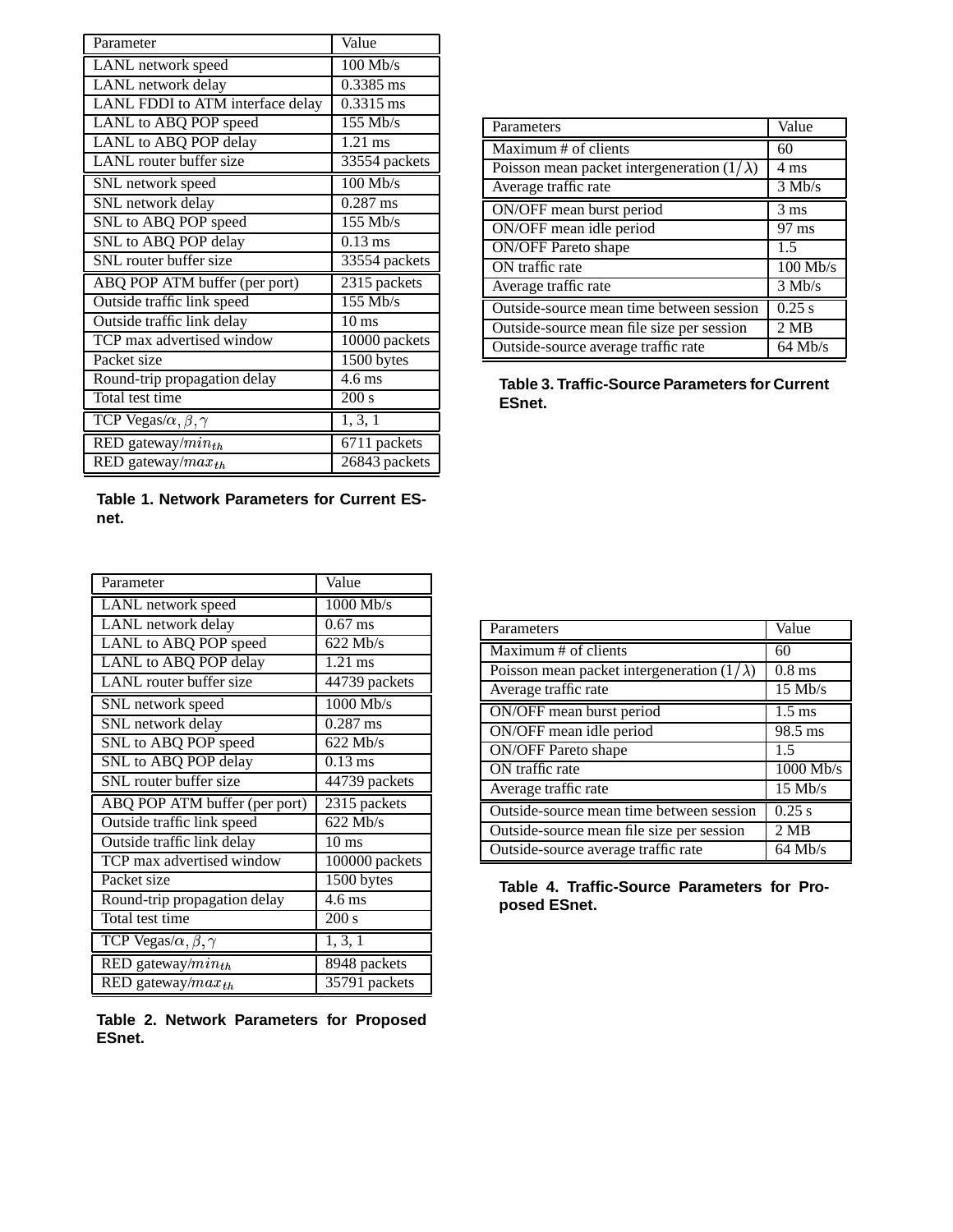translates to 403 Kb of information being lost per second. Furthermore, this situation gets worse as the WAN scales up in speed (see Section 5 for details).

Figures 5 and 6 also show that the presence of a RED gateway at both the LANL and SNL routers does not cause much change in the  $c.o.v.$  or the overall network performance because the bottleneck of the network is at the ABQ POP, not at the routers. In addition, because the buffer size in the ATM switch at the ABQ POP is small compared to both routers (which have buffers that are several orders of magnitude higher than the bandwidth-delay product), the buffers occupied in the routers are almost always smaller than the RED  $min_{th}$ , resulting in very little difference in network performance or the  $c.o.v.$  of aggregate traffic.

Figure 7 shows the Hurst parameter  $H$  as a function of traffic load. If  $H = 0.5$ , the traffic streams are independent of one another; while at  $H = 1.0$ , the traffic streams exhibit self-similarity (burstiness), or more precisely, long-range dependence. So, when  $N$  independent Poisson sources are mathematically aggregated together, the Hurst parameter  $H$ is 0.5. If TCP does not adversely modulate our applicationgenerated traffic of independent Poisson sources,  $H$  should<br>remain at 0.5 across all offered traffic loads. remain at 0.5 across all offered traffic loads.

However, as Figure 7 shows, TCP Reno dramatically induces burstiness and long-range dependence into the traffic streams as its  $H$  value quickly reaches 1.0 when only twelve clients have been aggregated together over an uncongested network. Meanwhile, TCP Vegas does a much better job at not adversely modulating the traffic. Unfortunately, TCP Reno (not Vegas) is currently the most popular and virtually ubiquitous implementation of TCP out in the world today.

## **5 Results: Proposed ESnet Topology**

As in the previous section, when the amount of traffic being generated is larger than the available bandwidth, i.e.,  $[(622 - 64)/15] = 38$  hosts, in the proposed ESnet, TCP congestion-control really kicks in and adversely modulates the application traffic. However, over this proposed ESnet, the adverse modulation by TCP is even more pronounced than in the current ESnet, i.e., the measured  $c.o.v.$ is enormously larger than the theoretical  $c.o.v.$  from Eq. 1, as shown in Figure 8. In this particular case, the theoretical c.o.v. reaches a low of 0.054 when  $N = 60$  while the measured  $c.o.v.$  for TCP Reno and TCP Vegas are upwards of 642% and 457% higher than theoretical  $c.o.v.$ ! These numbers indicate that TCP performance may worsen as WAN speeds continue to increase; further evidence of this is provided below.

TCP Reno starts to induce burstiness when as few as eight clients are aggregated. By 34 clients, the induced burstiness becomes so significant that it adversely impacts both throughput and packet-lossrates, as shown in Figures 9



**Figure 4. C.O.V. of Traffic at LANL Router.**



**Figure 5. Number of Packets Transmitted Through LANL and SNL Routers.**



**Figure 6. Packet-Loss Percentage for LANL and SNL Sources.**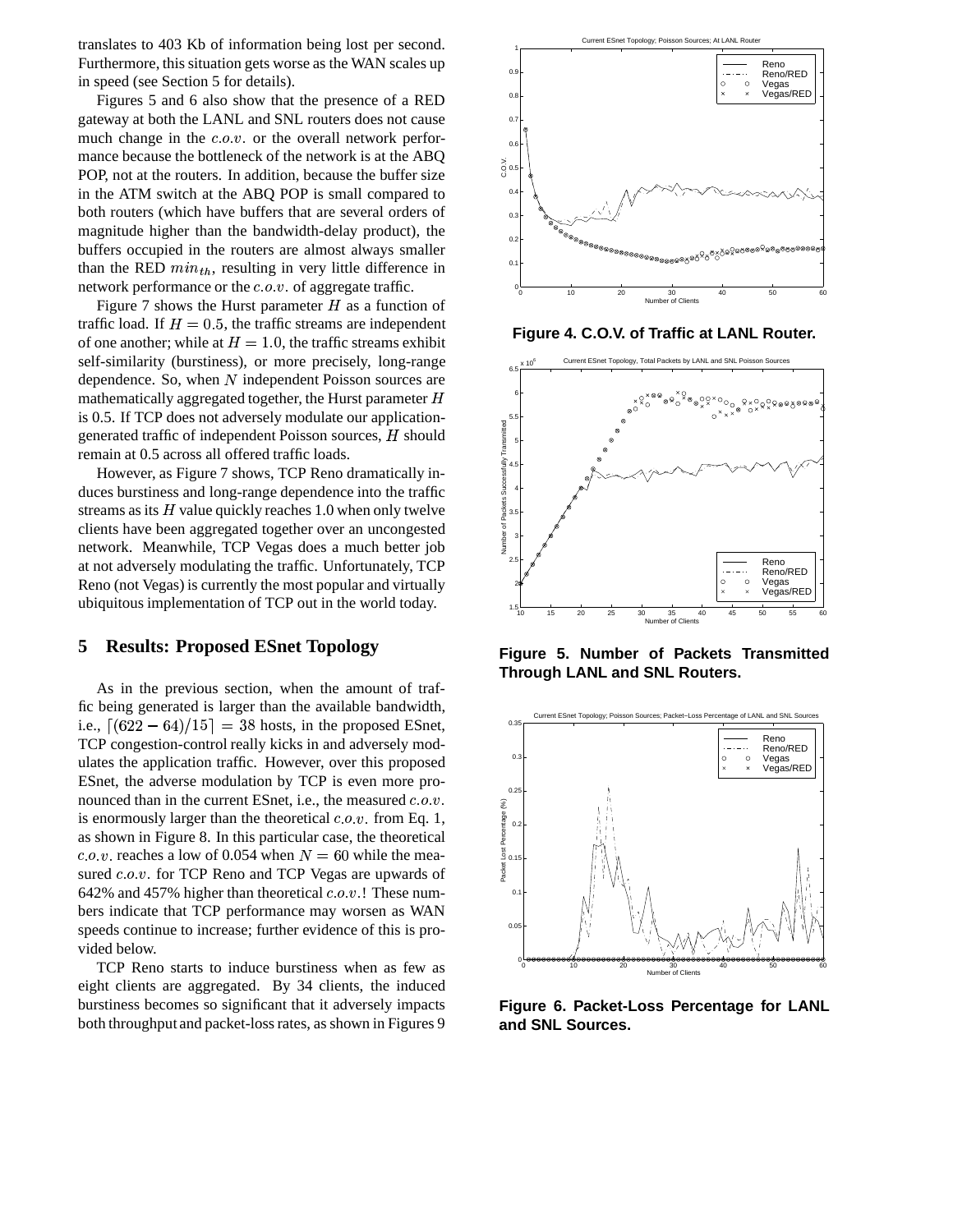

**Figure 7. Hurst Parameter at LANL Router.**

and 10.

In contrast to Figure 5 where TCP Vegas shows better throughput than TCP Reno, Figure 9 shows that the throughput of TCP Reno is slightly better than TCP Vegas. However, a detailed look at a snapshot of the congestionwindow evolution (Figures 11- 14) indicates that the reason why the throughput of TCP Reno is better than TCP Vegas may be due to the many packet retransmissions by TCP Reno. Consequently, TCP Vegas's goodput is likely to be better than TCP Reno's.

Figures 11 and 13 show that TCP Reno increases its congestion window to an extraordinarily high value  $(>> 1000)$ during slow start even though the optimal value is less than 100 packets. Why does this happen? Because there is no mechanism other than packet loss to inform TCP Reno of the appropriate value for the congestion window. With the large bursts that TCP Reno allows with the O(1000 packet) congestion window, the network becomes severely congested and must back off twice in Figure 13 without transmitting anything for more than two seconds. This suggests that the slow-start mechanism of TCP Reno does not adapt quickly enough when the bandwidth-delay product is very large.

Returning to figure on packet-loss percentage (Figure 10), TCP Reno's loss rate exceeds 5% when the network is heavily congested while TCP Vegas once again produces no packet loss. Over a 622 Mb/s link a loss rate of 5% translates to a loss of over 31 Mb/s! This kind of loss rate is clearly unacceptable for the multimedia applications that must be supported in computational grids, e.g., remote steering of visualization data and video-teleconferencing.

As in Section 4, Figures 9 and 10 also show that the presence of a RED gateway at both the LANL and SNL routers does not cause much change in the  $c.o.v.$  or the overall net-



**Figure 8. C.O.V. of Traffic at LANL Router.**



**Figure 9. Number of Packets Transmitted Through LANL and SNL Routers.**



**Figure 10. Packet-Loss Percentage for LANL and SNL Sources.**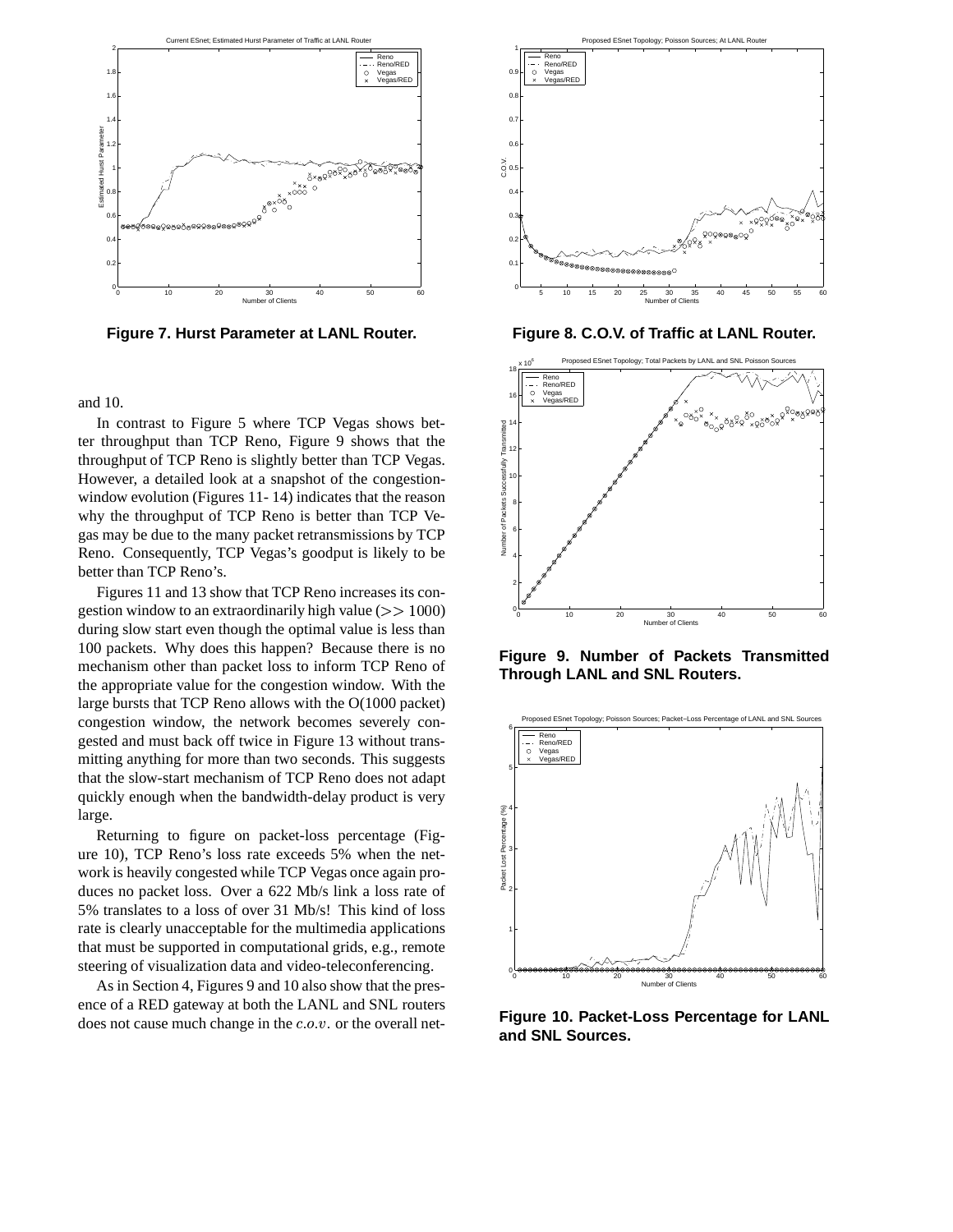

**Figure 11. TCP Reno Congestion Window (Clients = 35).**



**Figure 13. TCP Reno Congestion Window (Clients = 60).**



**Figure 12. TCP Vegas Congestion Window (Clients = 35).**



**Figure 14. TCP Vegas Congestion Window (Clients = 60).**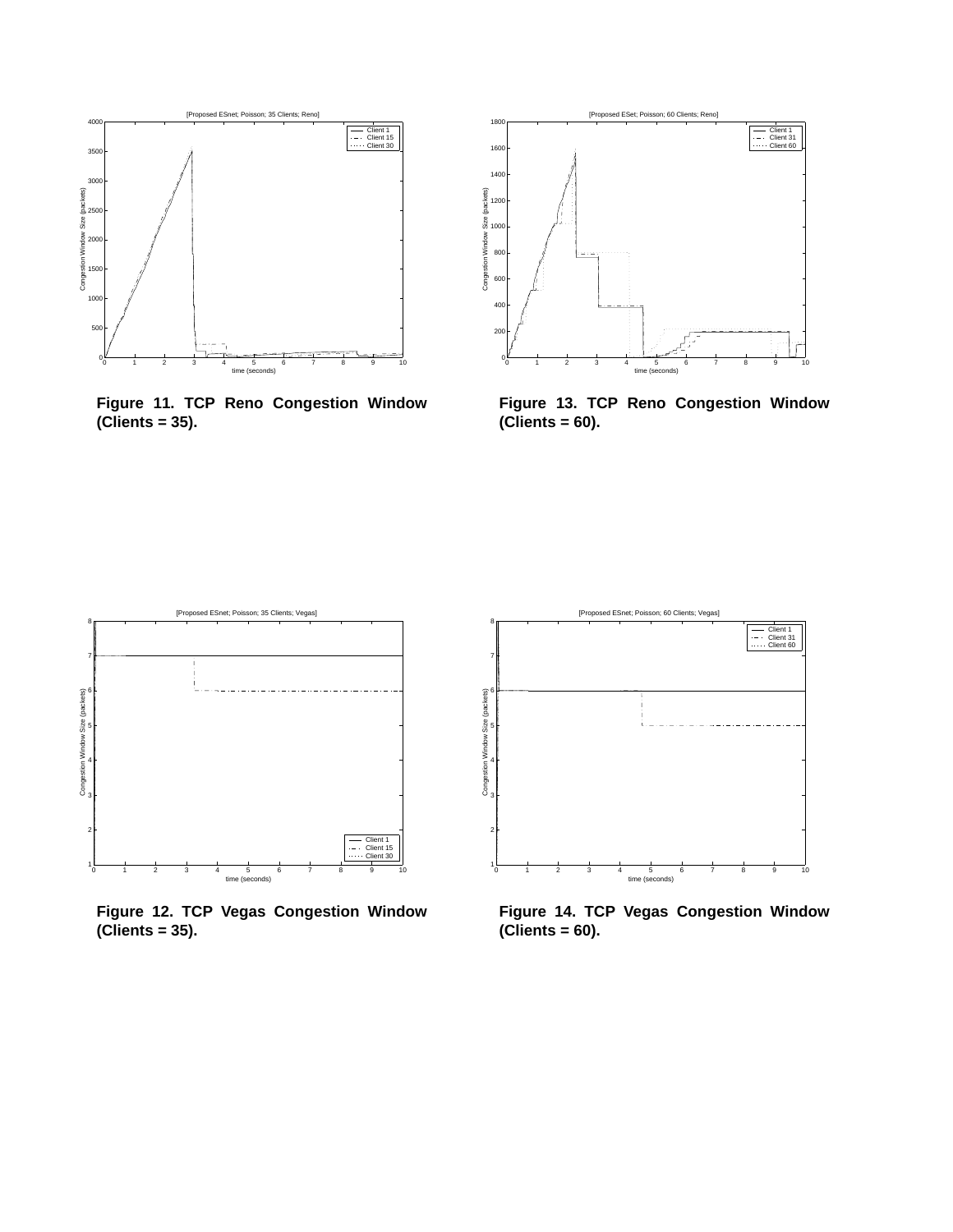work performance because the bottleneck of the network is at the ABQ POP, not at the routers. In addition, because the buffer size in the ATM switch at the ABQ POP is small compared to both routers (which have buffers that are several orders of magnitude higher than the bandwidth-delay product), the buffers occupied in the routers are almost always smaller than the RED  $min_{th}$ , resulting in very little difference in network performance or the  $c.o.v.$  of aggregate traffic.

## **6 Discussion**

What are the implications of the above results for tomorrow's Next-Generation Internet and high-performance computational grids? First, in contrast to the literature over the past five years, we have shown that TCP itself is a primary source of self-similarity, particularly TCP Reno. Due to the burstiness that is induced by TCP Reno, the throughput and packet-loss metrics are adversely affected, reducing overall network performance.

Second, based on our results, Vegas [1] deserves serious consideration as a high-performance TCP for both the Internet as well as distributed computational grids. (However, the weakness in this claim is that we did not test TCP Vegas in a dynamically changing environment of short-lived connections. That is, we did not model the arrival and departure patterns of TCP connections.) For a somewhat opposing view, the authors direct the reader to [8] where Mo et al. pit a TCP Reno connection against a TCP Vegas connection with the input traffic originating from an infinite file stream.

Third, the performance of TCP *worsens* as WAN speeds are scaled up. Evidence of this was presented in Section 5. In addition, there exists another case where TCP performance will suffer as WAN speeds scale; a case that was not specifically addressed in our experimental study. For an intuitive understanding, one must think about the TCP Reno congestion-control mechanism in the context of a high bandwidth-delay product, e.g., 1 Gb/s WAN  $\times$  100 ms round-trip time  $(RTT) = 100$  Mb. For the sake of argument, assume that the "optimal window size" for a particular connection is 50 Mb. TCP Reno continually increases its window size until it induces packet loss (i.e., just above 50 Mb) and then chops its window size in half (i.e., 25 Mb). Thus, having all TCP connections use packet loss as a way to incessantly probe network state can obviously induce burstiness. Furthermore, re-convergence to the "optimal window size" using TCP's absolute linear increase takes much too long and results in lowered network utilization. In this particular case, convergence can take as long as (50 Mb - 25 Mb) / (1500 B/RTT  $* 8 b/B$ ) = 2,084 RTTs or (2,084 RTTs  $* 100$  ms/RTT) = 208.4 seconds = 3.472 minutes.

## **7 Conclusion**

The ability to characterize the behavior of aggregate network traffic can provide insight into how traffic should be scheduled to make efficient use of the network, and yet still deliver expected quality-of-service to end users. These issues are of fundamental importance in widely-distributed, high-speed computational grids.

Our experimental study illustrates that the congestioncontrol mechanisms of TCP Reno and TCP Vegas modulate the traffic generated by the application layer. TCP Reno, in particular, adversely modulates the traffic to be significantly more bursty, which subsequently affects the performance of statistical multiplexing in the gateway. This modulation occurs for a number of reasons: (1) the rapid fluctuation of the congestion-window sizes caused by the continual "additive increase / multiplicative decrease (or re-start slow start)" probing of the network state and (2) the dependency between the congestion-control decisions made by multiple TCP streams, i.e., TCP streams tend to recognize congestion in the network at the same time and thus halve their congestion windows at the same time (see Figures 11 and 13, for example).

Furthermore, over the proposed ESnet topology, we were able to magnify TCP's inability (particularly Reno) to adapt appropriately to congestion over high bandwidthdelay links. Thus, the work presented here concludes that if we continue on the path that we are on — using TCP Reno as the networking substrate for high-performance computational grids — overall network performance will suffer. In particular, TCP Reno's congestion-control mechanism induces burstiness and dependency between streams which ultimately limit the effectiveness of statistical multiplexing in routers. In addition, TCP Reno's "packet-loss induced" probing of network state does not allow a TCP connection to maintain its optimal window size.

Finally, this work also opens up future research opportunities in the profiling of application-generated network traffic. Why is such profiling important? Because the traffic distribution that sources generate will likely have an impact on the performance of the congestion-control protocol (even though the average aggregated traffic rate is the same). While the research community currently understands what network traffic looks like on the wire, there is little understanding on what the traffic looks like when it enters the TCP protocol. Oftentimes, researchers simply use an infinite-sized file as input into TCP. Why is this bad? Because it is analogous to pumping an infinitely long, memory-reference pattern into a cache-coherency protocol in order to test the effectiveness of the protocol. Rather than do that, researchers in computer architecture profiled memory-reference patterns in real parallel programs and used these profiles as input into their cache-coherency pro